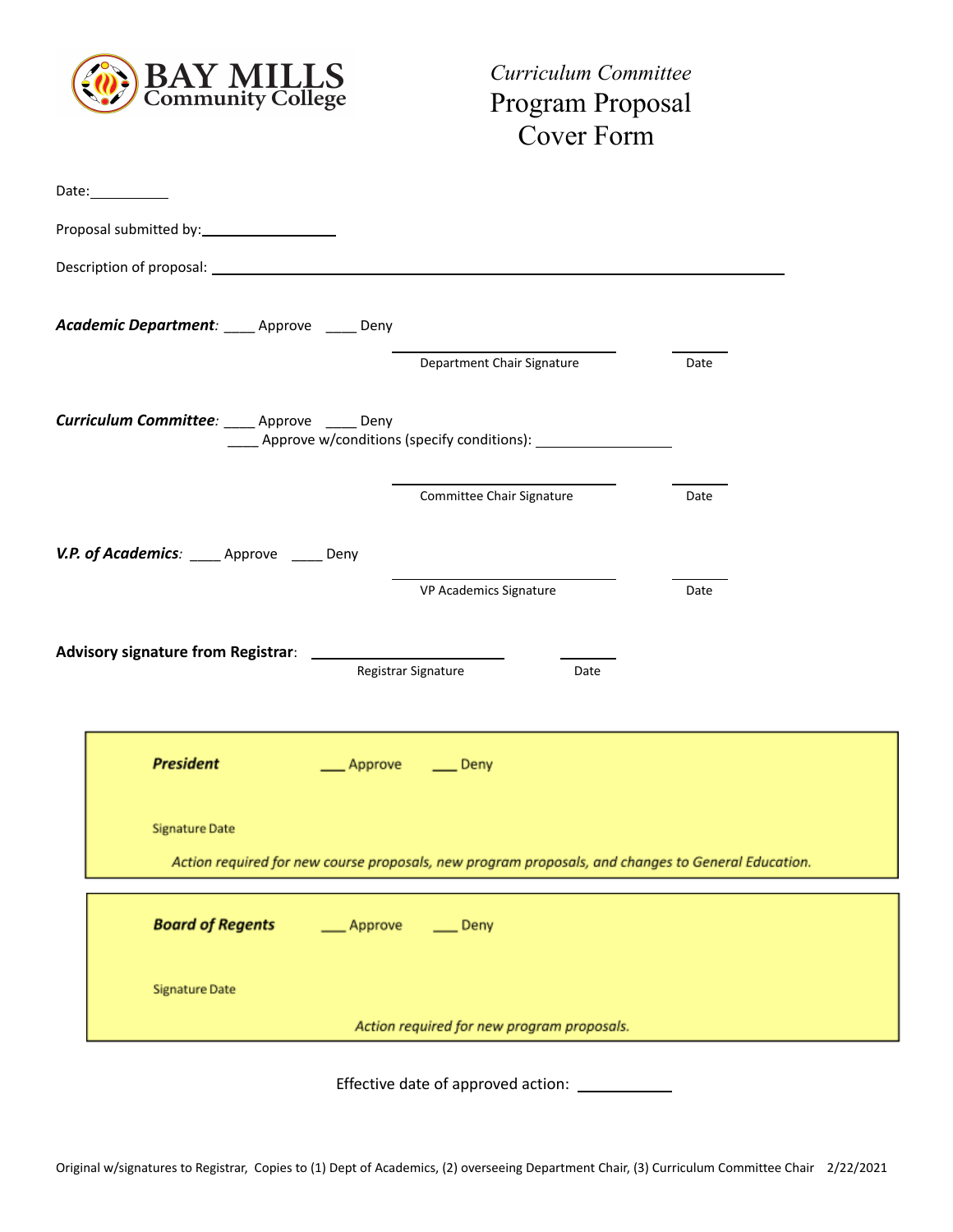

## *Curriculum Committee* Program Proposal Form

| Purpose of proposal: | $\sqrt{\phantom{a}}$ New Program $\sqrt{\phantom{a}}$ | $\perp$ Existing Program |
|----------------------|-------------------------------------------------------|--------------------------|

- 2. Program Title:
- 3. Program description: (as it will appear in the catalog)

4. Rationale to justify proposal: assessment data, advisory committee recommendations, national trends, external requirements, supporting data, transferability information, etc. Attach documentation if necessary.

| 5. | Proposal is for:<br>B.A. Degree                                                                                                                                                                                                |  |
|----|--------------------------------------------------------------------------------------------------------------------------------------------------------------------------------------------------------------------------------|--|
|    | A.A. Degree                                                                                                                                                                                                                    |  |
|    | A.S. Degree                                                                                                                                                                                                                    |  |
|    | A.A.S. Degree                                                                                                                                                                                                                  |  |
|    | Certificate Program                                                                                                                                                                                                            |  |
|    |                                                                                                                                                                                                                                |  |
| 6. | Program requirements: _____ credits - General Education courses                                                                                                                                                                |  |
|    | credits - Degree/Program Specific courses                                                                                                                                                                                      |  |
|    | ____ credits – Elective courses                                                                                                                                                                                                |  |
|    | credits - Total Required Credits                                                                                                                                                                                               |  |
| 7. | Does the proposed program meet MTA Requirements?<br><b>No</b><br>lYes                                                                                                                                                          |  |
|    | If yes, courses that fulfill the following:                                                                                                                                                                                    |  |
|    |                                                                                                                                                                                                                                |  |
|    | Communication: University of the Communication:                                                                                                                                                                                |  |
|    |                                                                                                                                                                                                                                |  |
|    | Social Science: Note and Science and Science and Science and Science and Science and Science and Science and Science and Science and Science and Science and Science and Science and Science and Science and Science and Scien |  |
|    | Humanities: the contract of the contract of the contract of the contract of the contract of the contract of the contract of the contract of the contract of the contract of the contract of the contract of the contract of th |  |
|    | Science:                                                                                                                                                                                                                       |  |
|    |                                                                                                                                                                                                                                |  |